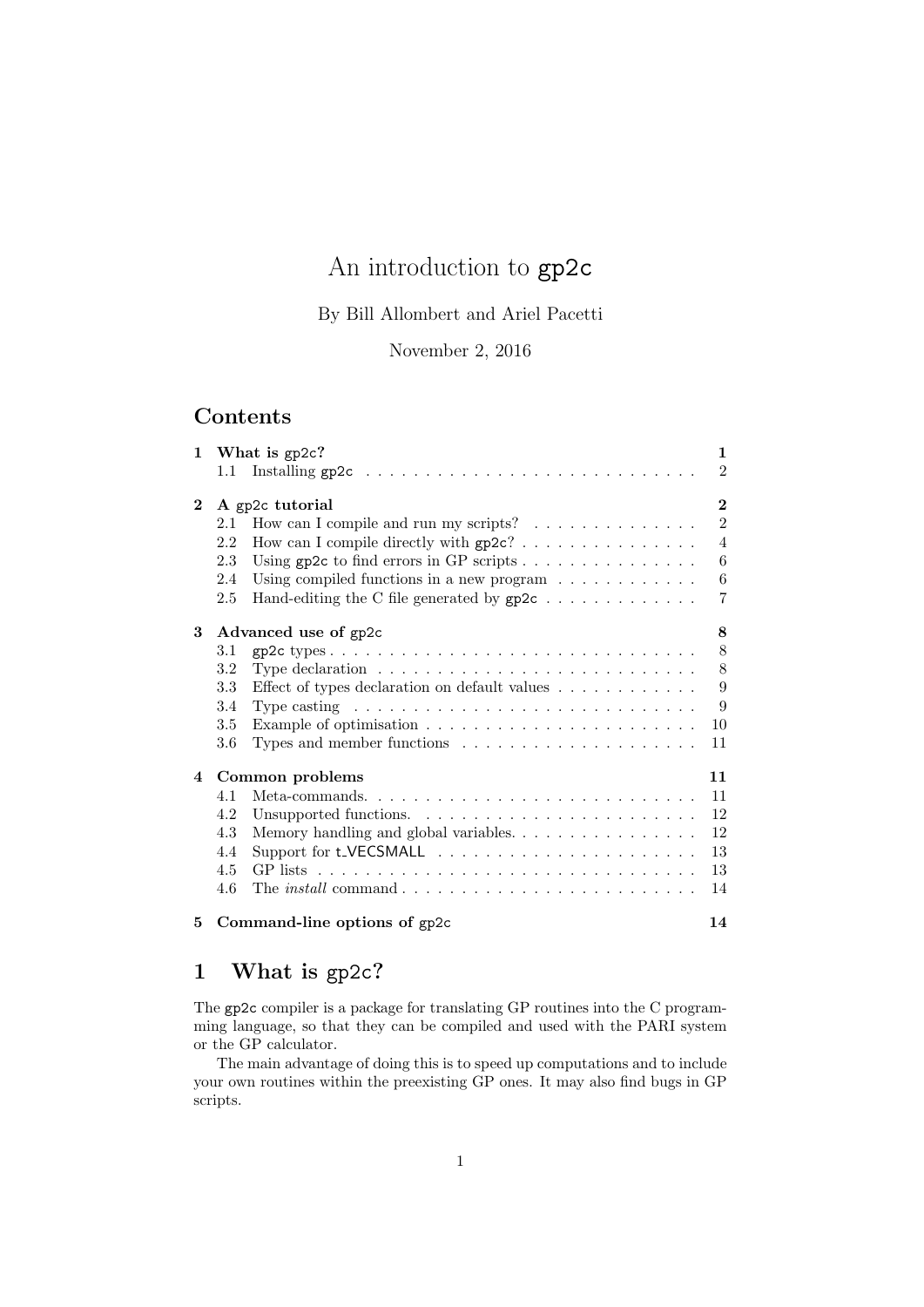This package (including the latest versions) can be obtained at the URL: http://pari.math.u-bordeaux.fr/download.html#gp2c

#### 1.1 Installing gp2c

After downloading the file  $gp2c-x.y.zp1t.tar.gz$  (where  $x,y,z$  and t depend on the version), you first have to unzip the file with the command:

### gunzip  $gp2c-x,y,zplt.$ tar.gz

This will create the new file  $gp2c-x.y.zp1t.tar$ . Next you have to extract the files with the tar program:

tar -xvf  $gp2c-x.y.zplt.tar$ 

Note: You can do both steps at once with GNU tar by using the command: tar -zxvf  $gp2c-x,y,zplt.tar.gz$ 

This creates a directory  $gp2c-x,y,zp1t$ , which contains the main gp2c files. Now you have to install the program.

You need the file pari.cfg. This file can be found in the PARI object directory and is installed in \$prefix/lib/pari/.

Copy or link this file in the gp2c directory, be sure to call it pari.cfg. ln -s .../lib/pari/pari.cfg pari.cfg

Run ./configure, which will search for the PARI version and some other configuration tools of the system. To install the program, type make, and the program will be compiled. You can then run make check to verify that everything has gone fine (a bunch of OK's should show up). All of this is completely standard, and you are now ready to use gp2c.

You can use gp2c directly from this directory or you can install it by running make install as root. If you do not install it, you can run it from the gp2c directory by typing ./gp2c

## 2 A gp2c tutorial

#### 2.1 How can I compile and run my scripts?

The simplest way to use gp2c is to call gp2c-run. If you want to know what happens in detail, see next section.

To make the examples easier to follow, please move to the gp2c directory and link the root of your PARI source there:

 $\ln$  -s .../pari.

As an example, we will take the file pari/examples/squfof.gp, which is a simple implementation of the well-known SQUFOF factoring method of D. Shanks.

We just run the command:

#### ./gp2c-run pari/examples/squfof.gp

After a little processing we get a GP session. But this session is special, because it contains the compiled squfof function. Hence we can do the following:

```
parisize = 4000000, primelimit = 500000
? squfof(3097180303181)
[419]
i = 596Qfb(133225, 1719841, -261451, 0.E-28)
```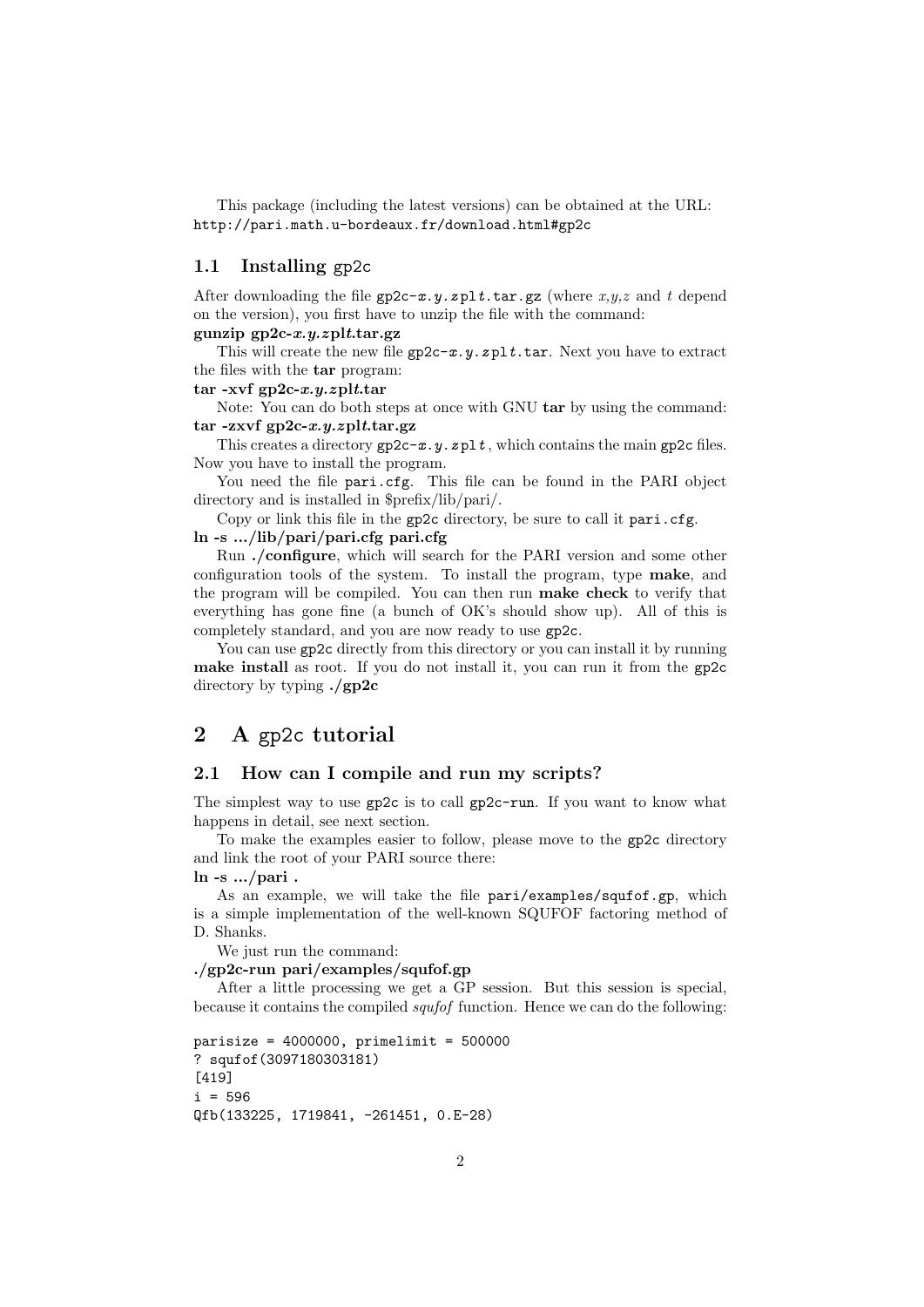$\frac{0.1}{1}$  = 1691693

```
Let's try a bigger example:
```

```
? squfof(122294051504814979)
[20137]
  *** the PARI stack overflows !
  current stack size: 4.0 Mbytes
  [hint] you can increase GP stack with allocatemem()
? allocatemem()
  *** Warning: doubling stack size; new stack = 8.0 MBytes.
? squfof(122294051504814979)
[20137]
[20137, 3445]
i = 46474Qfb(321233929, 131349818, -367273962, 0.E-28)
\frac{9}{2} = 73823023
```
We need a large stack because by default gp2c does not generate code to handle the stack (the so-called gerepile code). To instruct gp2c to add gerepile code automatically, we must use the -g option. So quit this GP session and launch a new one with -g. Oh well, before that type ls pari/examples/squfof.gp\*

```
pari/examples/squfof.gp pari/examples/squfof.gp.run
pari/examples/squfof.gp.c pari/examples/squfof.gp.so
pari/examples/squfof.gp.o
```
These are the files generated by gp2c-run:

- pari/examples/squfof.gp.c is the C file generated by gp2c.
- pari/examples/squfof.gp.o is the object file generated by the C compiler.
- pari/examples/squfof.gp.so is the shared library generated by the linker.
- pari/examples/squfof.gp.run is a file that contains the commands needed to load the compiled functions inside GP.

It is the shared library which is used by GP. Now let's continue:

```
./gp2c-run -g pari/examples/squfof.gp
```

```
parisize = 4000000, primelimit = 500000? squfof(122294051504814979)
[20137]
[20137, 3445]
i = 46474Qfb(321233929, 131349818, -367273962, 0.E-28)
%1 = 73823023
```
This time it works with no difficulty using the default stack. We would like to know how much faster the compiled code runs, so we need to load the non compiled squfof file in GP: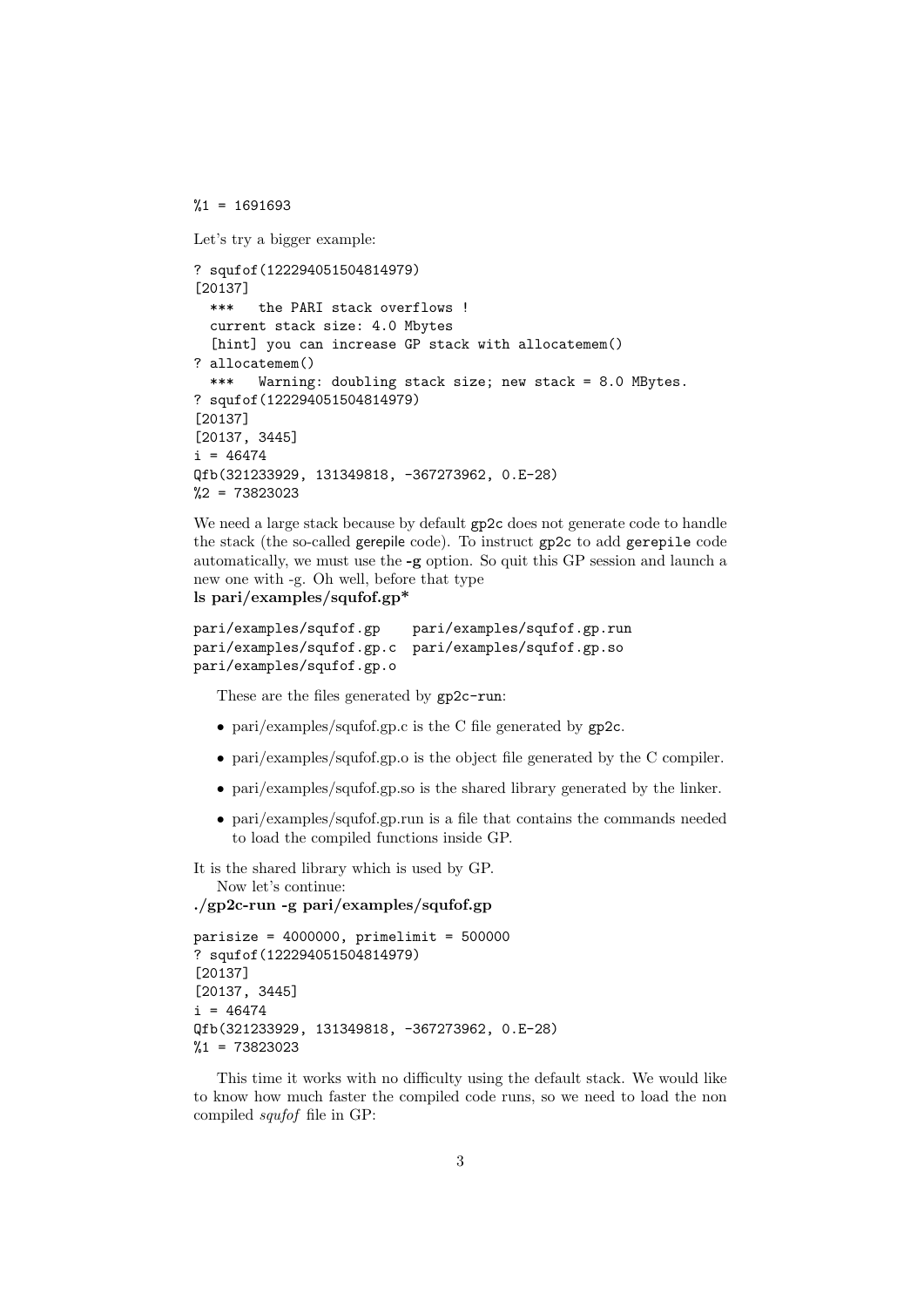```
? \r pari/examples/squfof.gp
  *** unexpected character: squfof(n)=if(isprime(n),retur
                                       ^--------------------
```
Why?? Because *squfof* already exists as an installed function and GP refuses to overwrite it. To solve this problem, we will add a suffix to the name of the compiled function under GP. Quit the session and type:

 $./gp2c$ -run -g -s\_c pari/examples/squfof.gp Now the function squfof is named squfof c instead, so we can do

```
parisize = 4000000, primelimit = 500000? \r pari/examples/squfof.gp
? #
   timer = 1 (on)
? squfof(122294051504814979)
[20137]
[20137, 3445]
i = 46474Qfb(321233929, 131349818, -367273962, 0.E-28)
time = 5,810 ms.
%1 = 73823023? squfof_c(122294051504814979)
[20137]
[20137, 3445]
i = 46474Qfb(321233929, 131349818, -367273962, 0.E-28)
time = 560 ms.
%2 = 73823023
```
So the compiled version is more than ten times faster than the noncompiled one. However for more complex examples, compiled code usually runs only three times faster on average.

An extra trick: once you have run gp2c-run on your script, it is compiled and you can use the compiled version outside gp2c-run in any GP session by loading the file with extension .gp.run. For example quit the gp2c-run session and start gp and do

```
parisize = 4000000, primelimit = 500000? \r pari/examples/squfof.gp.run
```
Now you have access to the compiled function  $\frac{sqrtof}{c}$  as well.

## 2.2 How can I compile directly with gp2c?

Now we want to compile directly with gp2c to understand what happens. We should run the command

#### ./gp2c pari/examples/squfof.gp > squfof.gp.c

This creates a file squfof.gp.c in the gp2c directory. Now read this file with your favorite editor.

The first line is highly system-dependent, but should be similar to: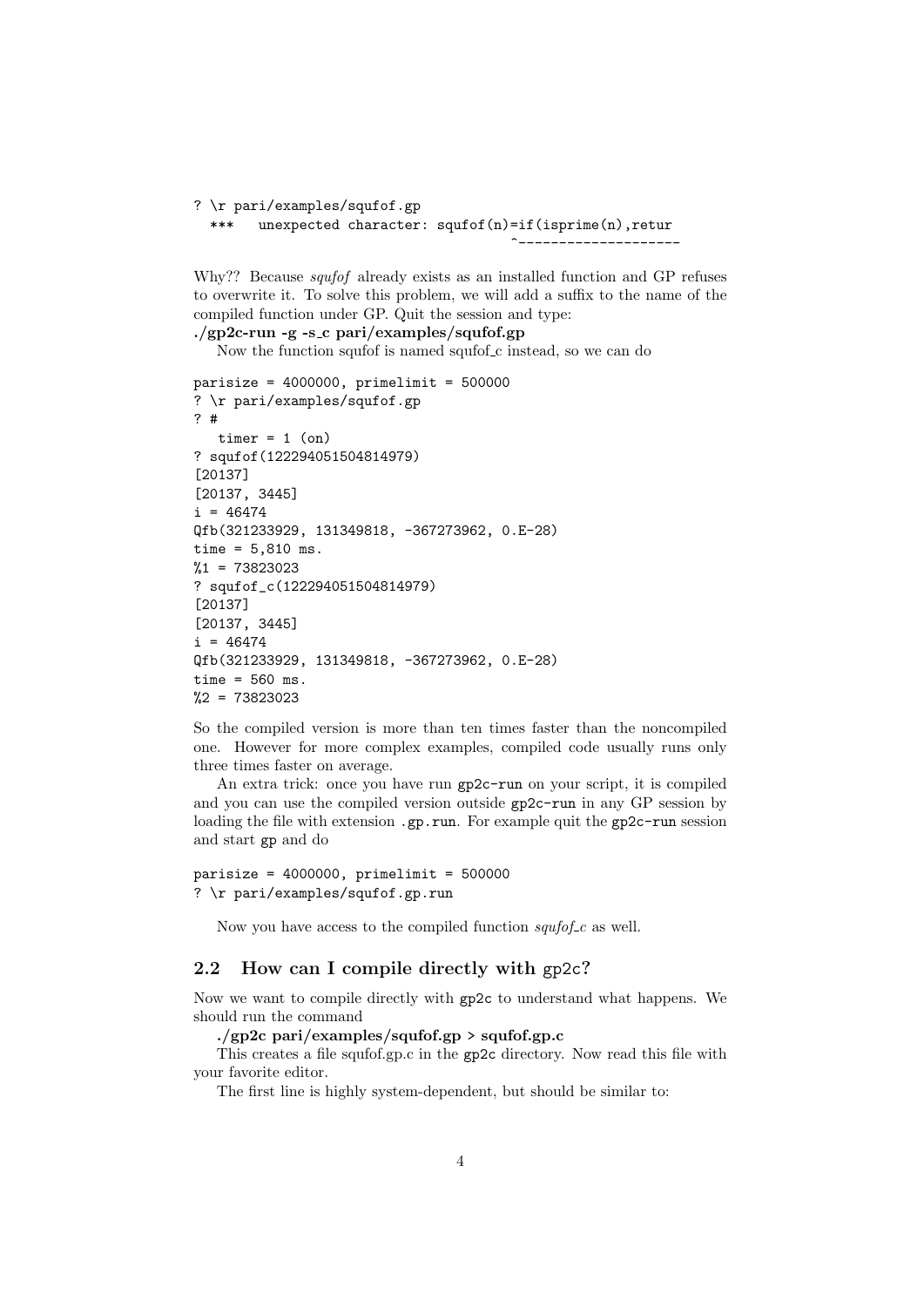```
/*-*- compile-command: "/usr/bin/gcc -c -o pari/examples/squfof.gp.o
 -O3 -Wall -I/usr/local/include pari/examples/squfof.gp.c
 && /usr/bin/gcc -o pari/examples/squfof.gp.so
 -shared pari/examples/squfof.gp.o"; -*-*/
```
This is the command needed to compile this C file to an object file with the C compiler and then to make a shared library with the linker. If you use emacs, typing 'M-x compile' will know about this command, so you will just need to type Return to compile.

The second line is

#### #include <pari/pari.h>

This includes the PARI header files. It is important that the header files come from the same PARI version as GP, else it will create problems.

The next lines are

```
/*
GP;install("squfof","D0,G,p","squfof","./pari/examples/squfof.gp.so");
GP;install("init_squfof","v","init_squfof","./pari/.../squfof.gp.so");
*/
```
The characters "GP;" denote a command that should be read by GP at start-up. Here, the install() commands above must be given to GP to let it know about functions defined by the library. gp2c-run copy such commands to the file ./pari/examples/squfof.gp.run.

Please read the entry about the *install*() command in the PARI manual.

The *init\_squfof* function is an initialization function that is created automatically by gp2c to hold codes that is outside any function. Since in our case there are none, this is a dummy function. In other cases, it is essential. The next lines are

```
GEN squfof(GEN n, long prec);
void init_squfof(void);
/*End of prototype*/
```
This is the C prototypes of your functions. The rest of the file is the C code proper.

For teaching purpose, let's run the command

```
./gp2c -s c pari/examples/squfof.gp > squfof2.gp.c
   and look at the difference between squfof.gp.c and squfof2.gp.c:
diff -u squfof.gp.c squfof2.gp.c
```

```
--- squfof.gp.c Tue Feb 26 13:44:42 2002
+++ squfof2.gp.c Tue Feb 26 13:44:49 2002
@@ -1,8 +1,8 @@
/*-*- compile-command: "/usr/bin/gcc -c -o pari/examples/squfof.gp.o
 -DMEMSTEP=1048576 -g -Wall -Wno-implicit -I/usr/local/include
 pari/examples/squfof.gp.c && /usr/bin/ld -o pari/examples/squfof.gp.so
 -shared pari/examples/squfof.gp.o"; -*-*/
#include <pari/pari.h>
/*
-GP;install("squfof","D0,G,p","squfof","./pari/examples/squfof.gp.so");
-GP;install("init_squfof","v","init_squfof","./pari/.../squfof.gp.so");
```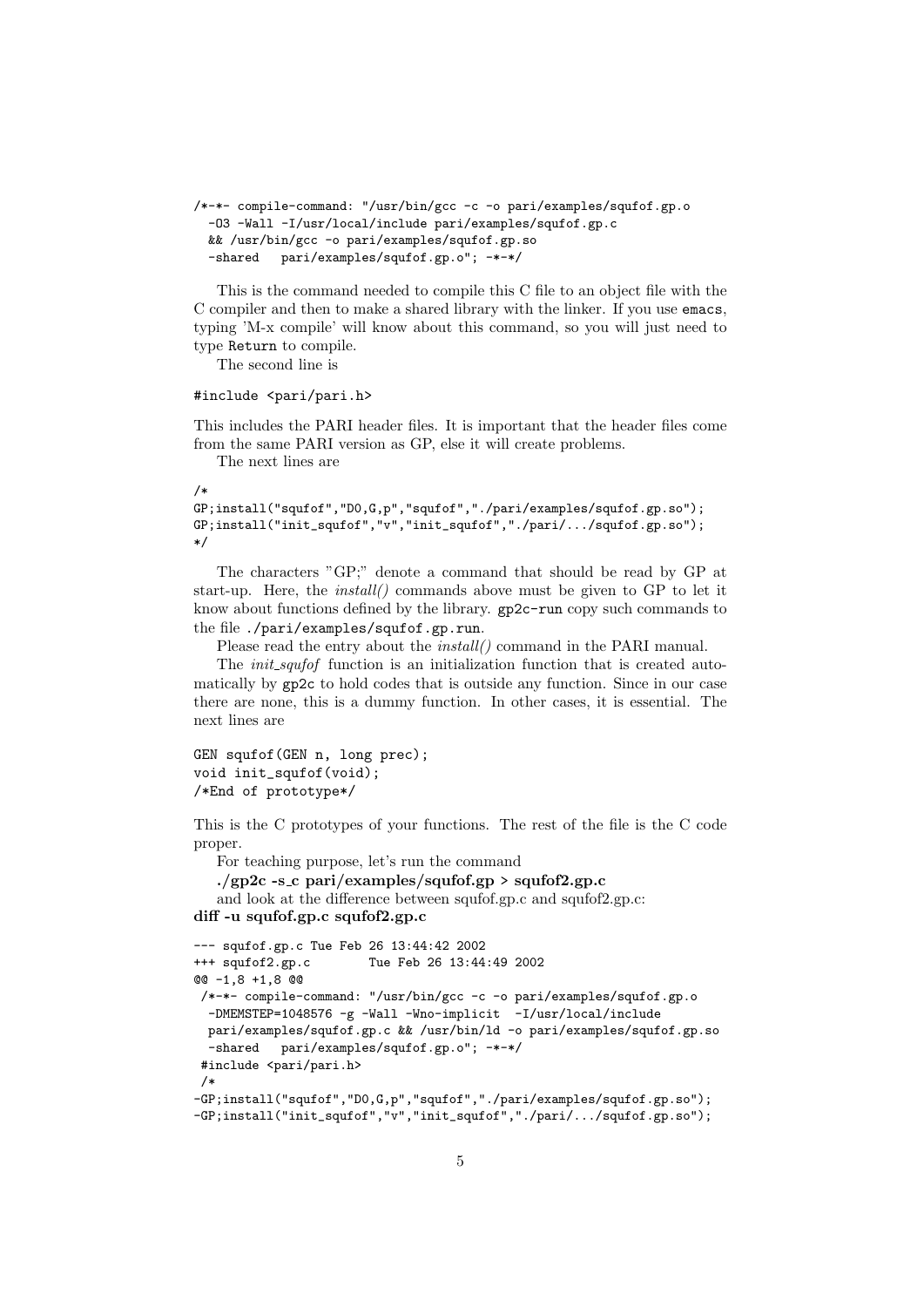```
+GP;install("squfof","D0,G,p","squfof_c","./pari/...les/squfof.gp.so");
+GP;install("init_squfof","v","init_squfof_c","./par.../squfof.gp.so");
*/
GEN squfof(GEN n, long prec);
void init_squfof(void);
```
If you are not familiar with the diff utility, the above means that only the two lines starting with *GP*;*install* have changed. In fact *squfof* is still named squfof in the C file, but the install command tells GP to rename it squfof c in the GP session.

## 2.3 Using gp2c to find errors in GP scripts

The gp2c compiler can also be used to find errors in GP programs. For that we should use the -W option like in

./gp2c -W pari/examples/squfof.gp > squfof.gp.c

Warning:pari/examples/squfof.gp:7:variable undeclared p Warning:pari/examples/squfof.gp:11:variable undeclared

dd Warning:pari/examples/squfof.gp:11:variable undeclared d Warning:pari/examples/squfof.gp:11:variable undeclared b ...

```
Warning:pari/examples/squfof.gp:45:variable undeclared
b1
```
This option lists variables that are used but not declared. It is important to declare all your variables with  $local()$ , or with  $global()$ . For  $gp2c$ , undeclared variables are taken to be "formal variables" for polynomials. For example if you write a function to build a second degree polynomial like

pol(a,b,c)=a\*x^2+b\*x+c

you must not declare 'x' here, since it stands for the formal variable x.

## 2.4 Using compiled functions in a new program

One you have successfully compiled and tested your functions you may want to reuse them in another GP program.

The best way is to copy the install commands of the functions you use at the start of the new program so that reading it will automatically load the compiled functions.

As an example, we write a simple program  $fact.$ gp that reads

```
install("squfof","D0,G,p","squfof","./pari/examples/squfof.gp.so");
fact_mersenne(p)=squfof(2^p-1)
```
and run GP: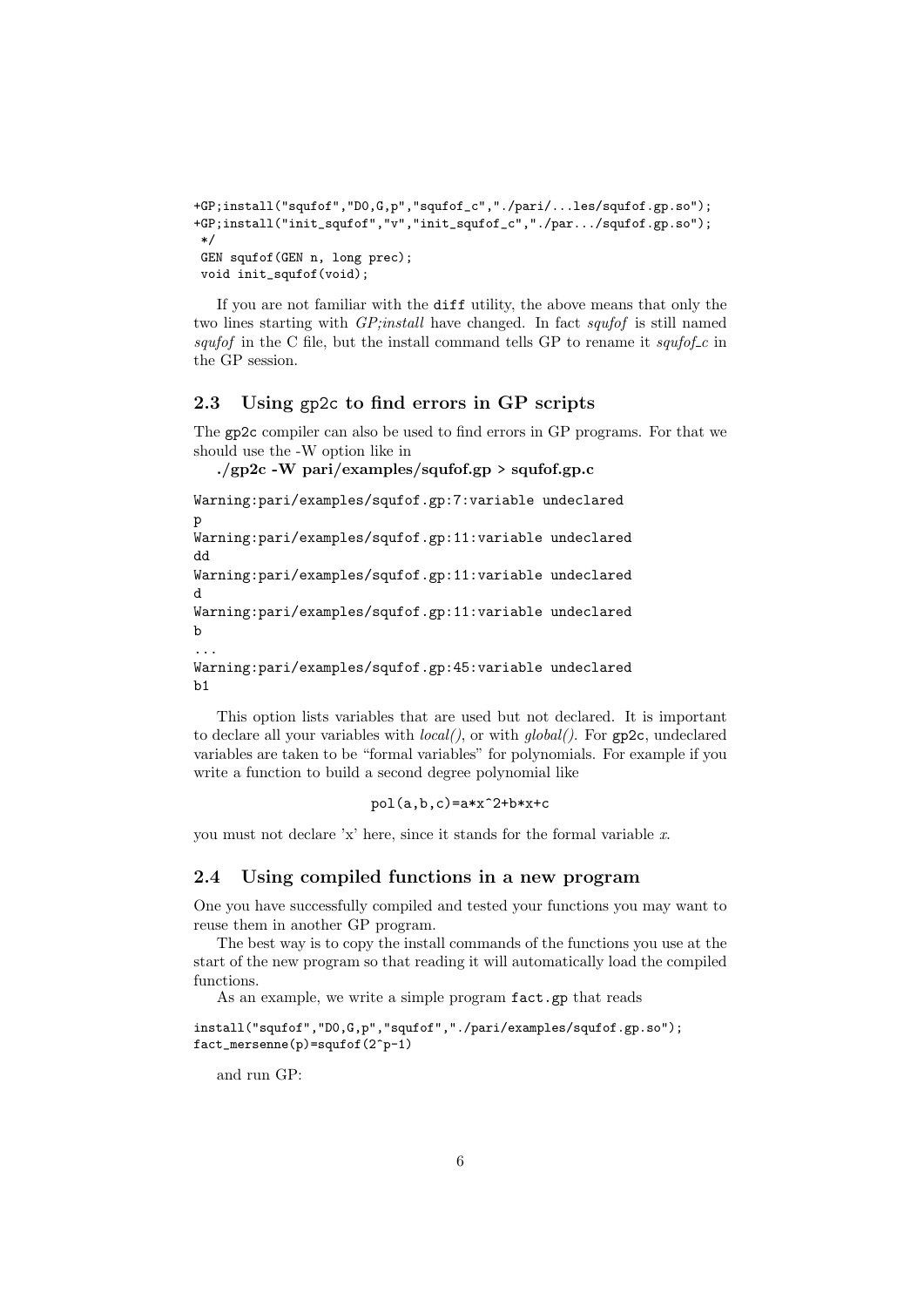```
parisize = 4000000, primelimit = 500000? \rfact
? fact_mersenne(67)
i = 2418Qfb(10825778209, 4021505768, -13258245519, 0.E-28)
%1 = 193707721
```
So all goes well. But what is even better is that gp2c understands the install command and will be able to compile this new program.

Also this particular example will fail because as stated above, PARI/GP already has a squfof function, and the linker will pick the wrong one, which is unfortunate.

So use the -p option to gp2c-run to change *squfof* to my\_squfof.

```
./gp2c-run -pmy<sub>-</sub> -g pari/examples/squfof.gp
```
This option prefixes my to every GP name in the program so as to avoid name clashes. Change fact.gp to

```
install("my_squfof","D0,G,p","squfof","./pari/examples/squfof.gp.so");
fact_mersenne(p)=squfof(2^p-1)
```
and run ./gp2c-run -g fact.gp

```
parisize = 4000000, primelimit = 500000? fact_mersenne(67)
i = 2418Qfb(10825778209, 4021505768, -13258245519, 0.E-28)
%1 = 193707721
```
Nice isn't it?

But it gets even better: instead of writing the install command directly in your script you can just load the squfof.gp.run using \r: just change fact.gp to

```
\r ./pari/examples/squfof.gp.run
fact_mersenne(p)=squfof(2^p-1)
```
## 2.5 Hand-editing the C file generated by gp2c

If you have some experience in PARI programming, you may want to manually edit the C file generated by gp2c, for example to improve memory handling. Here some tips:

- If you preserve the *install()* at the start of the file, you can use the command gp2c-run *file.c* to recompile your file and start a new GP session with your functions added, just as you use  $gp2c$ -run with GP scripts.
- More generally, gp2c-run automatically passes any line in the C file starting with 'GP;' to GP at start-up.
- As explained in Section 2.2, under emacs you can type 'M-x compile' to recompile the shared library.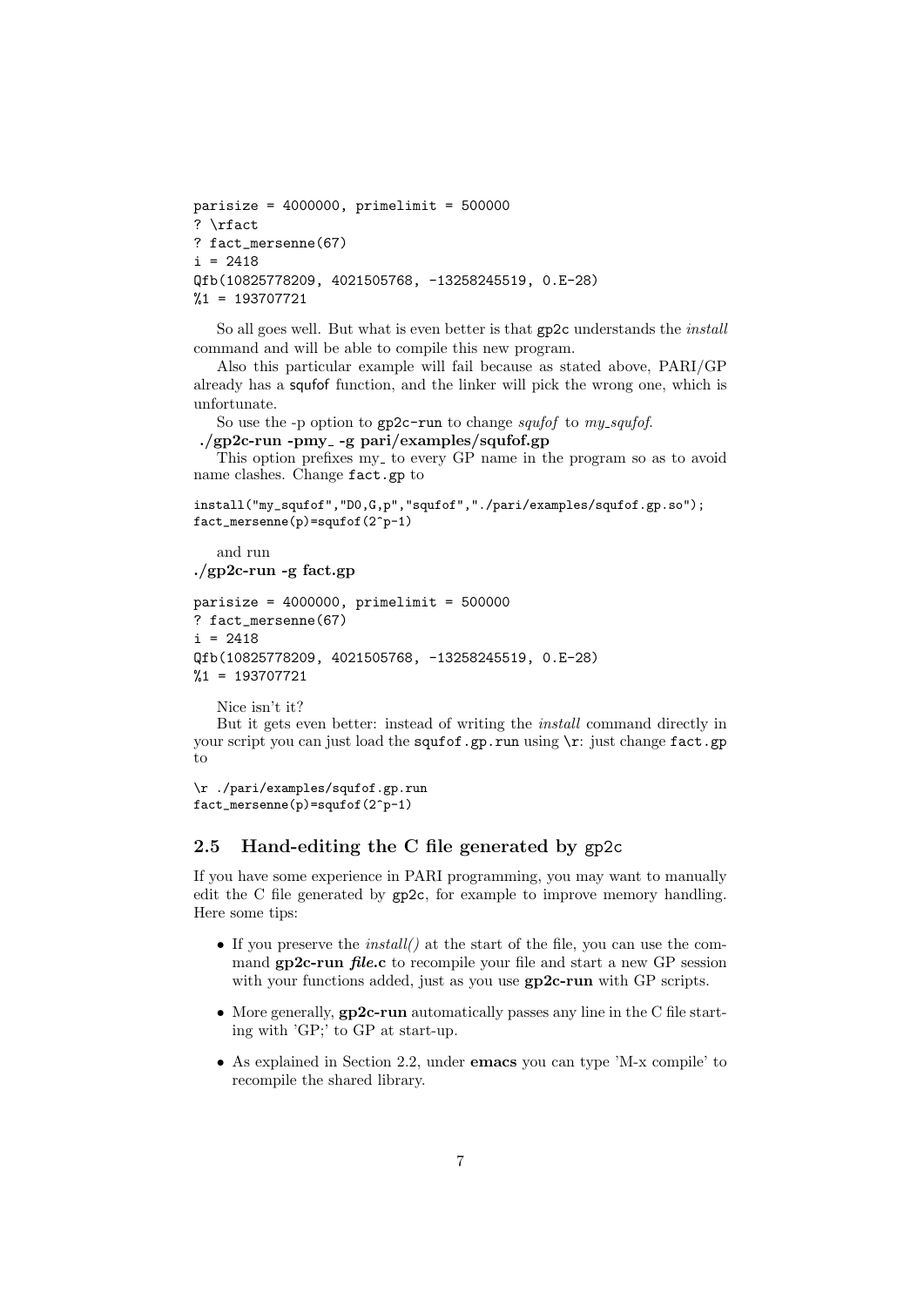## 3 Advanced use of gp2c

## 3.1 gp2c types

Internally gp2c assign types to objects. The most common types are given below:  $\overline{a}$ description

| name     | description                                   |
|----------|-----------------------------------------------|
| void     | like in C                                     |
| bool     | boolean, true $(1)$ or false $(0)$            |
| negbool  | antiboolean, true $(0)$ or false $(1)$        |
| small    | C integer long                                |
| int      | multiprecision integer                        |
| real     | multiprecision floating point                 |
| mp       | multiprecision number                         |
| var      | variable                                      |
| pol      | polynomial                                    |
| vecsmall | vector of C long (t_VECSMALL)                 |
| vec      | vector and matrices (excluding vecsmall)      |
| list     | GP lists                                      |
| str      | characters string as a char*                  |
| genstr   | characters string as a GEN (t_STR)            |
| gen      | generic PARI object (GEN)                     |
| lg       | length of object (returned by <i>length</i> ) |
| $_{typ}$ | type of object (returned by type)             |



Table 1: Types preorder

Types are preordered as in Table 1. The complete preorder known by gp2c can be accessed by running gp2c -t.

Variables are typed. A variable can only take values having a type equal or lower than its type. By default, variables are of type gen.

## 3.2 Type declaration

To declare a variable as belonging to type type, use:

 $function(x:type, y:type=2)$  $local(x:type, y:type=2)$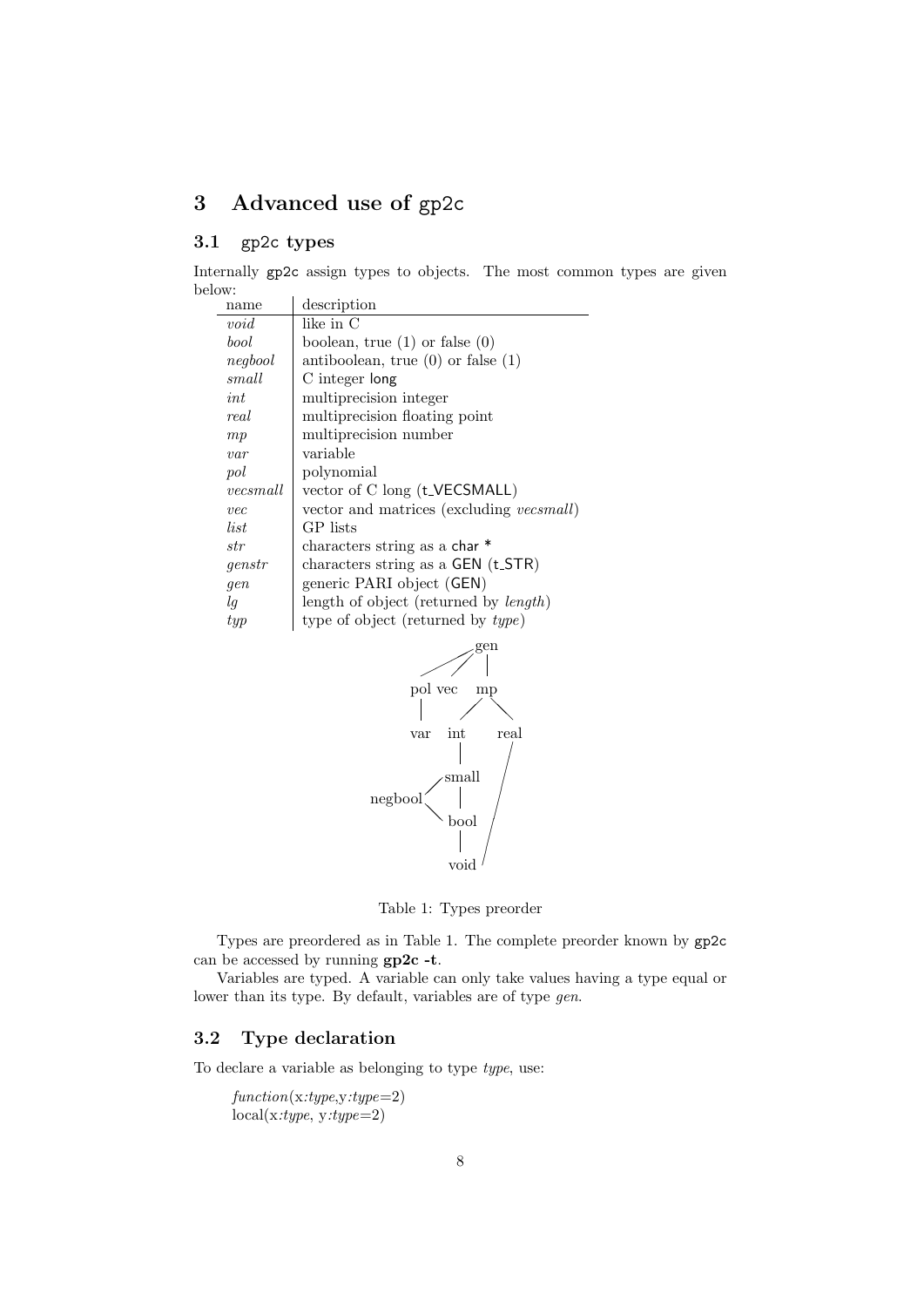global(x:type, y:type=2)  $for (i: type = \dots$ 

To declare several variables of the same type type at once, use:

 $local(x, y=2):type$  $\text{global}(x, y=2): type$ 

You can even mix the two ways:

 $local(x, y:true2=2):true1$ 

will declare  $x$  to be of type  $type1$  and  $y$  of type  $type2$ .

#### 3.3 Effect of types declaration on default values

Under GP, all GP variables start with a default value, which is  $\theta$  for a local variable and  $\dot{v}$  for a global variable  $v$ .

The gp2c compiler follows this rule for variables declared without a type. However, when a variable is declared with a type, gp2c will not assign it a default value. This means that the declaration  $local(q)$  is equivalent to lo $cal(g:gen=0)$ , but not to  $local(g:gen)$ ,  $global(g)$  is equivalent to  $global(g:gen=j)$ , but not to global(g:gen), and  $f(g) = \ldots$  is equivalent to  $f(g:gen=0) = \ldots$ , but not to  $f(q:gen) = \dots$ 

This rule was chosen for several reasons:

- The default value ( $\theta$  or 'v) might not be an object suitable for the type in question. For example,  $local(v:vec)$  declares v as being of type vec. It would make no sense to initialize v to  $\theta$  since  $\theta$  does not belong to type *vec.* Similarly  $global(N:int)$  declares N as being of type int. It would make no sense to initialize  $N$  to ' $N$  since ' $N$  does not belong to type *int*.
- This allows defining GP functions with mandatory arguments. This way, GP will issue an error if a mandatory argument is missing. Without this rule, there is no way to tell apart  $\theta$  from a missing argument.
- This allows telling gp2c not to generate useless default values.

## 3.4 Type casting

Sometimes, we know a more precise type than the one the transtyping algorithm can derive. For example if  $x$  is a real number, its logarithm might be complex. However, if we are sure  $x$  is positive, the logarithm will be real.

To force an expression to belong to type type, use the syntax: expr :type

gp2c will check types consistency and output warnings if necessary. For example  $f(x:int)=local(r:real); r=log(x^2+1)$ 

gp2c will complain that the logarithm might not be real. Since  $x^2+1$  is always positive, we can write:

 $f(x:int)=local(r:real); r=log(x^2+1):real$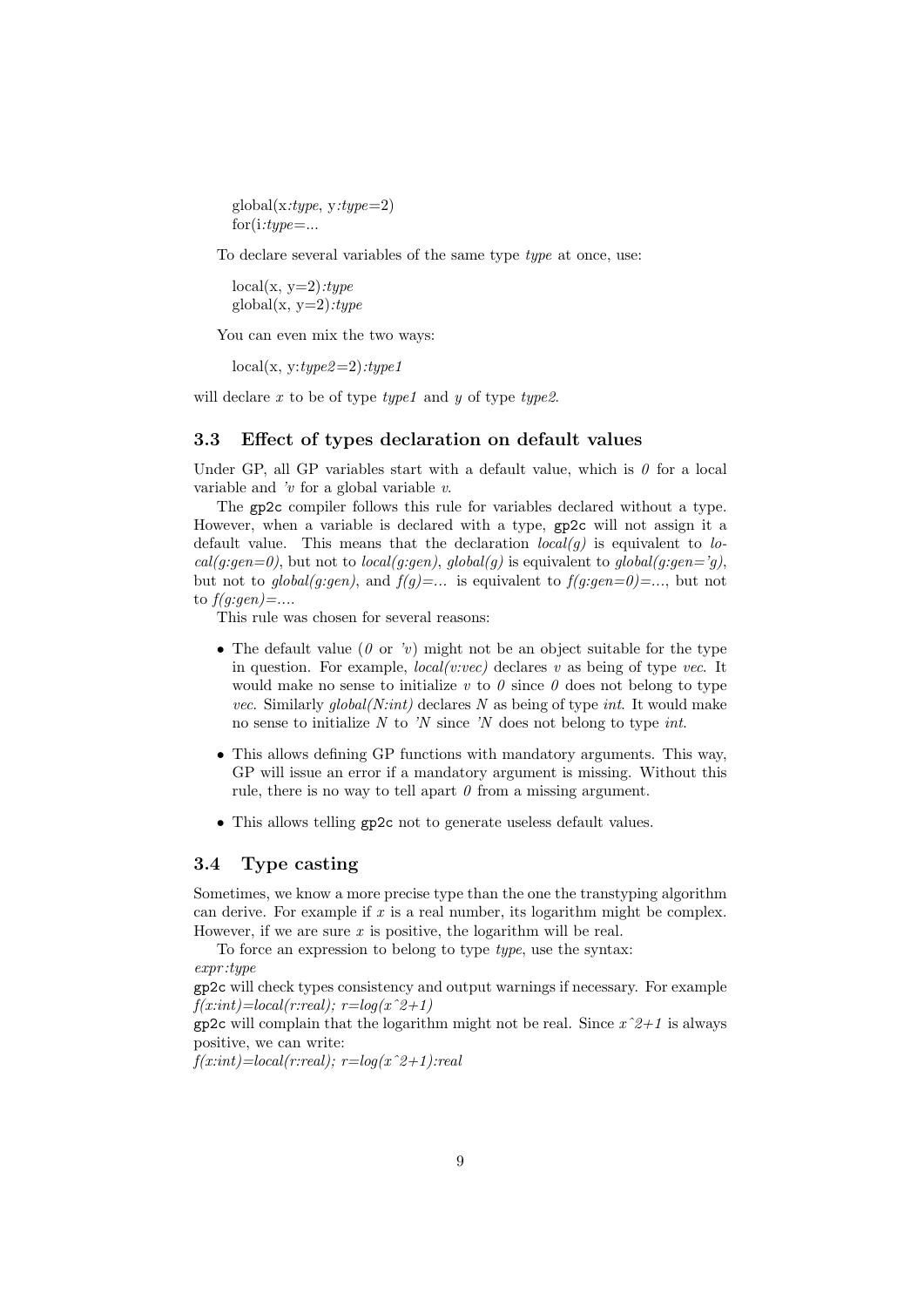## 3.5 Example of optimisation

Declaring the types of variables allow gp2c to perform some optimisations. For example, the following piece of GP code

```
rho(n)=
{
  local(x,y);x=2; y=5;
  while(gcd(y-x,n)=1,x=(x^2+1)\gamma_n;y=(y^2+1)\gamma_n; y=(y^2+1)\gamma_n);
  gcd(n, y-x)}
```
generates the following output:

```
GEN
rho(GEN n)
{
  GEN x = gen_0, y = gen_0;x = gen_2;y = \text{stoi}(5);
  while (gequal1(ggcd(gsub(y, x), n))){
    x = \text{gmod}(gaddgs(gsgr(x), 1), n);y = \text{gmod}(\text{gaddgs}(\text{gsqr}(y), 1), n);y = gmod(gaddgs(gsqr(y), 1), n);
  }
  return ggcd(n, gsub(y, x));
}
```
The functions gsqr, gaddgs, gmod, ggcd are generic PARI functions that handle gen objects. Since we only want to factor integers with this method, we can declare  $n, x, y$  of type  $int:$  $rho(n:int)$  =

```
{
  local(x:int, y:int);
  x=2; y=5;
  while(gcd(y-x,n)==1,
    x=(x^2+1)\gamma_n;y=(y^2+1)\gamma_n; y=(y^2+1)\gamma_n);
  gcd(n, y-x)}
```
The new C code output by gp2c is: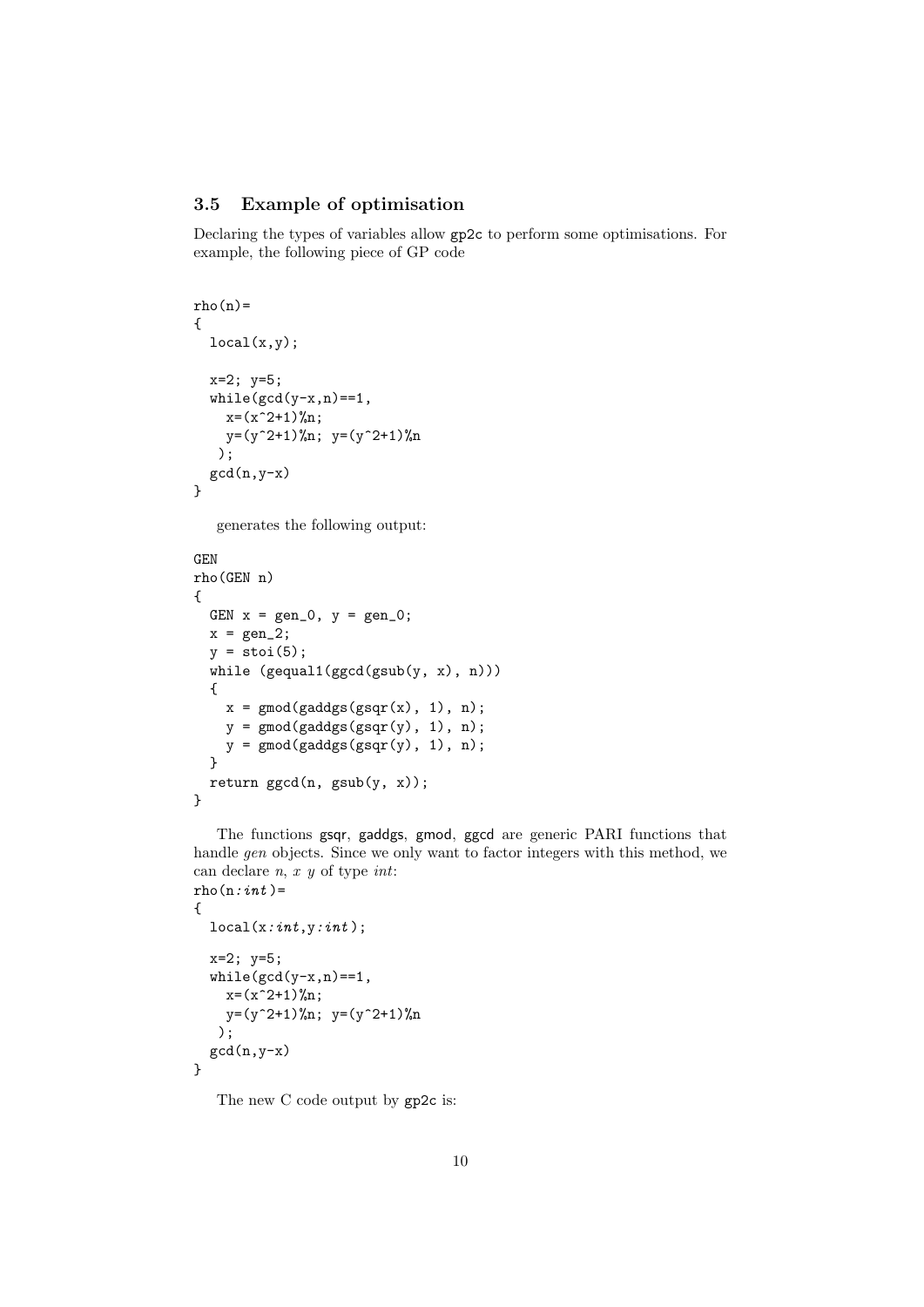```
GEN
rho(GEN n) /* int */{
  GEN x, y; /* int */if (typ(n) != t_IINTpari_err(typeer, "rho");
  x = \text{gen}_2;
  y = \text{stoi}(5);
  while (gequal1(gcdii(subii(y, x), n)))
  {
    x = \text{modii}(\text{addis}(\text{sqrt}(x), 1), n);y = \text{modii}(\text{addis}(\text{sqrt}(y), 1), n);y = \text{modii}(\text{addis}(\text{sqrt}(y), 1), n);}
  return gcdii(n, subii(y, x));
}
```
Now, the code now uses the more specific functions sqri, addis, modii and gcdii.

The most efficient way to use typing is to declare some variables of type small. This way, these variables will be implemented by C long variables, which are faster than PARI integers and do not require garbage collecting. However, you will not be protected from integer overflow. For that reason, gp2c will automatically declare some loop indices of type small when the range cannot cause overflow. Sometimes gp2c can be too conservative but you can force a loop index to be *small* with the syntax  $for (i:small=a,b,...).$ 

## 3.6 Types and member functions

For use with members functions, gp2c provides the following types:

nf for ordinary number fields, i.e., a result given by the GP function nfinit.

bnf for big number fields, i.e., a result given by the GP function *bnfinit* which includes class and unit group data.

bnr for ray class groups, i.e., a result given by the GP function *bnrinit*.

ell for elliptic curves, i.e., a result given by the GP function ellinit.

gal for galois extensions, i.e., a result given by the GP function galoisinit.

prid for prime ideals, i.e., a component of the result given by the GP function idealprimedec.

Members functions on typed objects are much more efficient.

## 4 Common problems

#### 4.1 Meta-commands.

Meta-commands (commands starting with a \) other than  $\mathcal{F}$  are currently ignored by gp2c, though a warning will be issued, because it is not clear what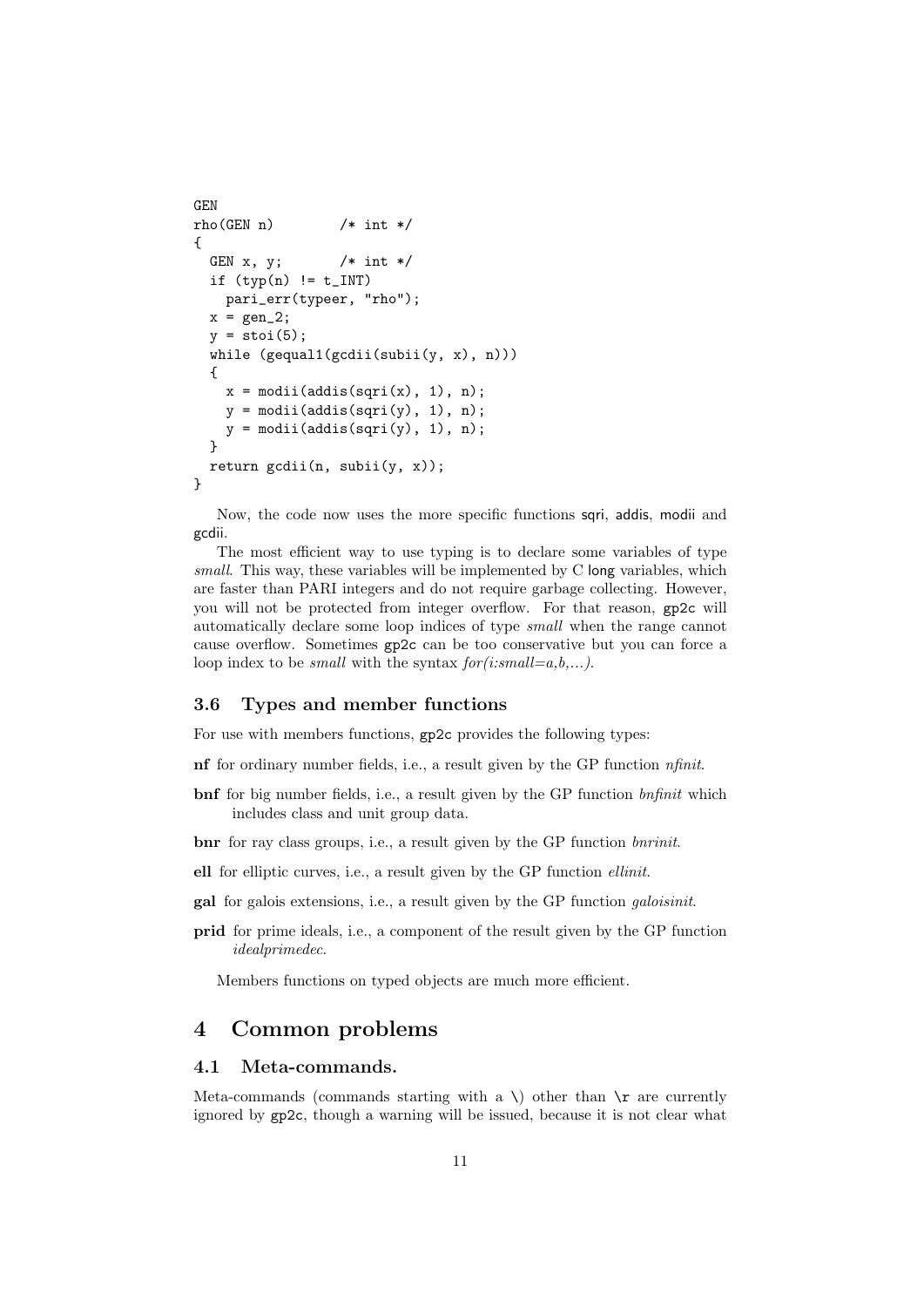they should do in a compiled program. Instead you probably want to run the meta-command in the GP session itself.

The meta-command  $\mathcal{L}$  is replaced with the content of the file *include* (or include.gp) when gp2c reads the file. If you would prefer gp2c to link include.so to the program instead, see Section 2.4.

#### 4.2 Unsupported functions.

The functions forell and forsubgroup are currently not implemented as an iterator but as a procedure with callbacks, which limits what you can do inside the loop.

Some functions are passed to GP by gp2c-run at start-up (using the GP; syntax) instead of being translated in C: *install* and *addhelp*. In practice, they can be considered as supported.

Some functions are built-in in GP, and so are not available to libpari programs. So if you use them gp2c generate a program that needs to run under GP, or with gp2c-run. Since the C prototype for those functions are not available, the C compiler will output a warning. This serves as a reminder of the problem. They are all the plotting functions and allocatemem, default, extern, input, quit, read, system, whatnow.

Some GP functions are not available for C programs, so the compiler cannot handle them. If you use them you will get the infamous "unhandled letter in prototype" error. Sorry for the inconvenience. These are plot, ploth, plotrecth.

Also the functions read, eval, kill may compile fine but have a surprising behaviour in some case, because they may modify the state of the GP interpreter, not of the compiled program. Please see Section 4.3 for details. For example  $f(n)$ =eval("n^2") is very different from  $f(n)=n$ ^2.

The *forstep* function is supported when the step is a number. If it is a vector, you must add a tag :vec to make GP know about it like in

```
f(x)=
{
  local(v);v=[2,4,6,6,6,6,6,2,4,6,6]
  forstep(y=7,x,v:vec,print(y))
}
```
This is not needed if the step is a vector or a variable of type vec, but is needed if the step is only an expression which evaluates to a vector.

There is little that can be done about these problems without changing PARI/GP itself.

#### 4.3 Memory handling and global variables.

While a lot of work has been done to ensure that  $gp2c$  handles global variables properly, the use of global variables is still a lot of trouble, so try to avoid them if you do not understand the implications on memory handling.

First, there is a common practice to use undeclared variables as formal variables, for example we assume  $x=x$  and write  $a*x+b$  instead of  $a*x+b$ . So gp2c will not raise an undeclared variable to the rank of global variable unless you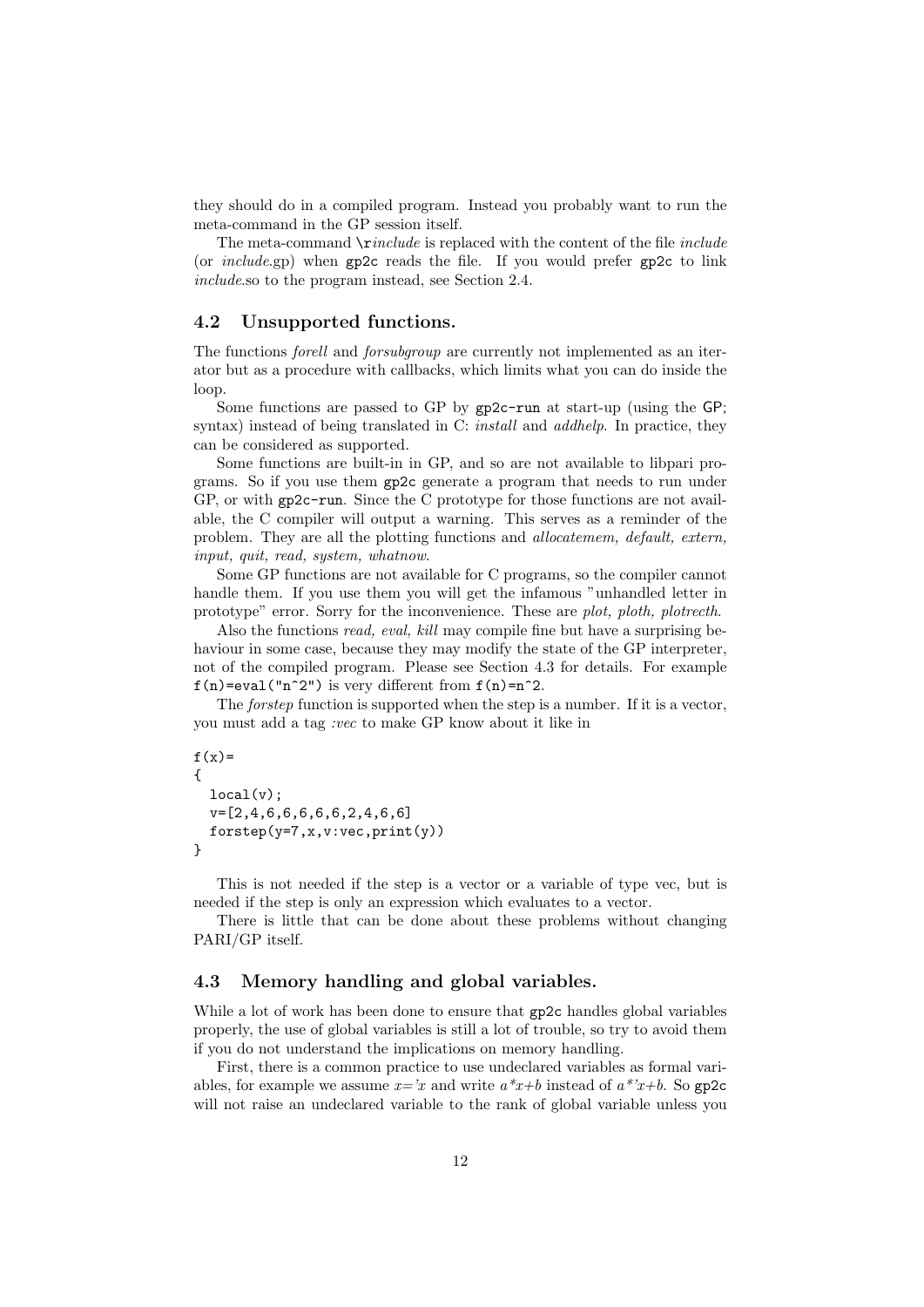declare it with the *global*() command, or you use it at toplevel (i.e. outside any function). See also Section 2.3

Second, global variables seen by a compiled function are C variables, not GP variables. There is no connection between the two. You may well have two variables with the same name and a different content. Currently GP knows only how to install functions, not variables, so you need to write compiled functions in order to access global variables under GP.

Basically, global variables are allocated in the main stack which is destroyed each time GP prints a new prompt. This means you must put all your commands on the same line. Also global variables must be initialized using the  $init$ - $\text{filename}$  function before being used, and are only supported with the -g flag.

So you end up doing gp2c-run -g global.gp

 $parisize = 4000000$ ,  $primelimit = 500000$ ? init\_global();myfunction(args);

Note that nothing prevents you from calling *init\_global* in the GP program. In that case, you can omit the parentheses (i.e., write  $init\_global$ , not  $init\_global()$ ) so that you can still run your noncompiled program.

Another way to handle global variables is to use the *clone* function which copies a PARI object to the heap, hence avoids its destruction when GP prints a new prompt. You can use unclone to free a clone. Please read the PARI/GP manual for more information about *clone*.

A good use of clone is for initializing constant variables: for example in test/gp/initfunc.gp, the vector  $T$  is initialized by

T=clone([4,3,2,2,1,1,1,1,0,0,0,0,0,0,0,0])

You must still run the *init*  $\leq$  filename> after starting GP, but after that you can use  $T$  safely.

GP itself currently does not know about *clone* and *unclone*, but you can use dummy functions

 $clone(x)=x$  $unclone(x)=while(0,)$ 

when running uncompiled.

## 4.4 Support for t\_VECSMALL

When accessing the component of a t-VECSMALL, it is necessary that that the object has been declared of type vecsmall.

For example  $my(v)$ ;  $v = v\epsilon sort(V, 1)$ ;  $print(v[1])$  does not work, but  $my(v:vecsmall); v = vesort(V,1); print(v[1])$  or  $my(v:vecsmall); v = vec$  $sort(V, 1)$ ;  $print(v:vecsmall/1)$  works.

## 4.5 GP lists

GP lists are not fully supported by gp2c. A partial support is available with the list type. You must tell gp2c that a variable will contain a list by using L:list inside a declaration, where L is the name of the variable as explained in Section 3.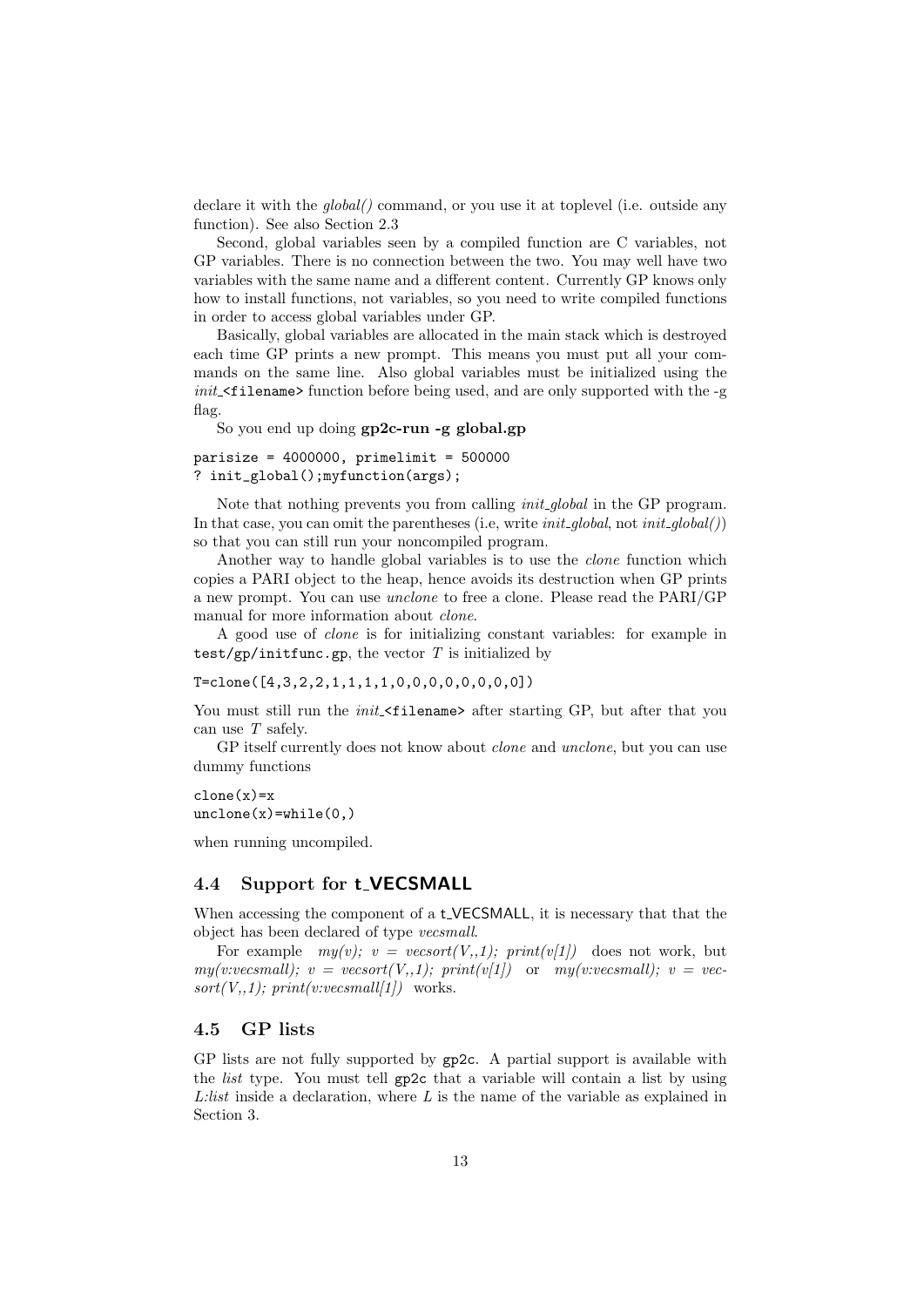Currently, assigning to a list element  $(L/2)=x$ ) will not work and lists will not be freed unless you explicitly use listkill.

Note: The PARI user's manual states that lists are useless in library mode.

## 4.6 The install command

The install command is interpreted as a gp2c directive. This allows using installed function in compiled programs, see Section 2.4.

However this has some side-effects:

- If present, the lib argument must be a string, not an expression that evaluate to a string.
- The install command is not compiled, instead it is added to the list of functions to install.

## 5 Command-line options of gp2c

Here is a brief description of the main options of gp2c, which can be seen with  $./gp2c - h.$ 

In Section 2.1 we saw how to use the -g option.

- -g tells gp2c to generate gerepile calls to clean up the PARI stack and reduce memory usage. You will probably need this option, although the C code will be easier to read or hand-edit without it.
- -ofile tells gp2c to write the generated C file to the file file instead of the standard output.
- -iN allows you to change the indentation of the generated C file. So if you want 4 spaces, just use the -i4 option with gp2c. The default is 2.
- -W is useful for debugging the .gp file, in the sense that it detects if some local variable is undeclared. For example, if the file algorithm.gp has a routine like

 $radical(x)=F=factor(x)[,1];prod(i=1,length(F),F[i])$ 

The variable 'F' is undeclared in this routine, so when running gp2c with the -W option it prints

- -L adds compiler directives to the code so that warning and error found by the compiler are prefixed with the line number in the original GP file instead of the C file.
- -C adds code to perform range checking for GP constructs like  $x/a$  and  $x/a, b$ . This also checks whether x has the correct type. By default gp2c does not perform such check, which can lead to a runtime crash with invalid code. This option causes a small runtime penalty and a large C code readability penalty.

#### Warning:algorithm.gp:1:variable undeclared F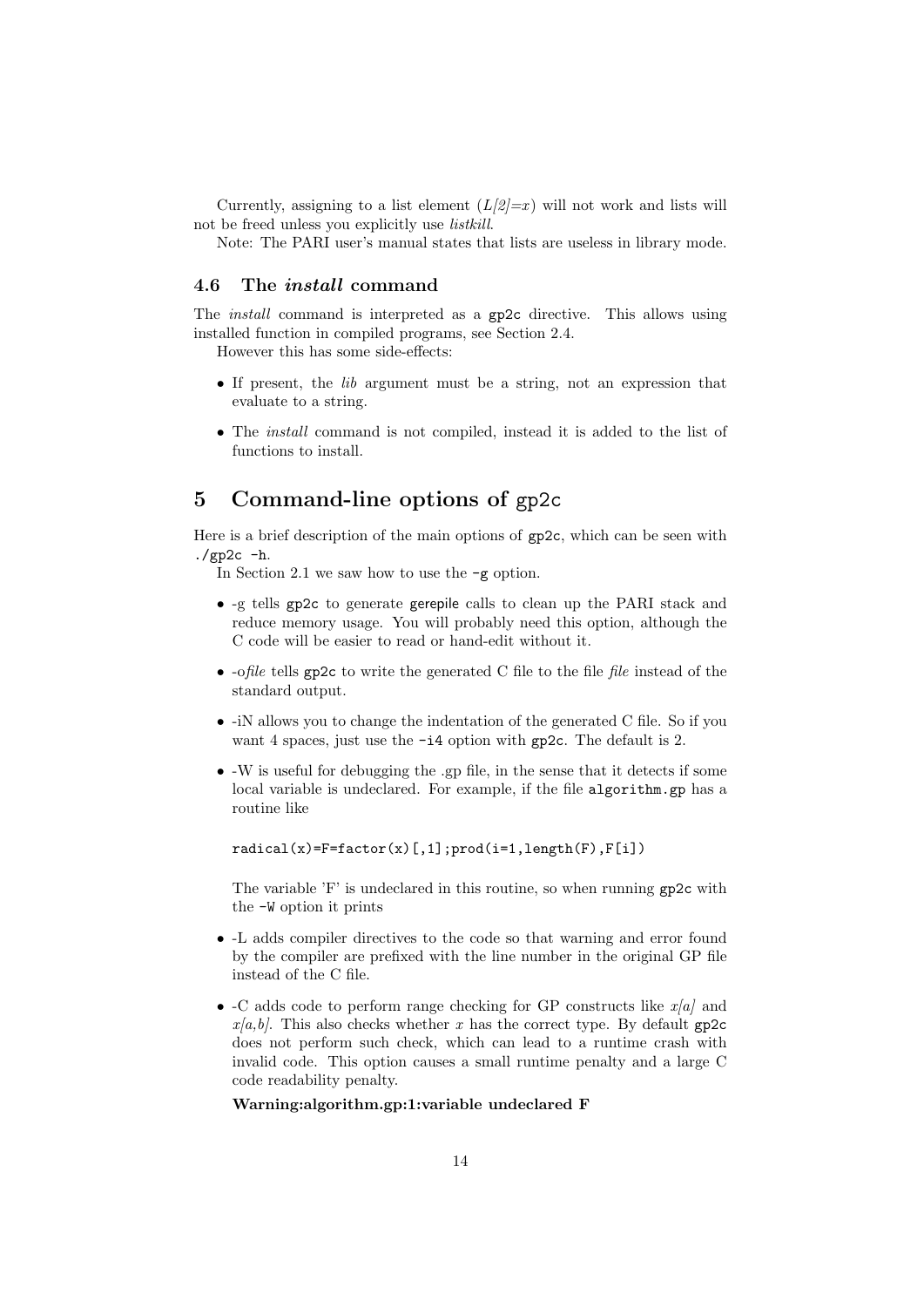At present, an undeclared variable is taken to be a "formal variable" for polynomials by gp2c, so do not declare it if that is what you intend. For example in  $pol(a,b,c)=a*x^2+b*x+c$  you must not declare x since it stands for the formal variable 'x.

• -pprefix A problem with C is that it is subject to name clashes, i.e., if a GP variable in your routine has the same name as a C symbol in the pari library, the compiler will report strange errors. So this option changes ALL user variables and user routine names by adding a prefix prefix to them. For example the GP routine  $add(x, y)$  with **-pmy** will become the C function  $my\_add(x,y)$ .

Try this option each time the compiler fails to compile gp2c output to see if there is a name conflict. If this is the case, change the name in your GP script. It may be difficult to find conflicting names if your compiler is not verbose enough and if you are not familiar with the PARI code and C in general.

Example of conflicting names are top,bot,prec,un, but there are thousands of others and they may be system-dependent.

- $\text{-}ssuffix: Add suffix to the names of the installed functions under GP. This$ is to avoid clashes with the original GP script. For example, if you want to compare timings you may want to use the option -s c This does not affect the C code, only the install commands.
- -S: Assume strict prototypes for functions. This means that you have declared all the local variables with local and not as parameters. Also, when a parameter is not mandatory, a default value must be assigned to it in the declaration, like for 'flag' in

test(data,flag=0)={CODE}

This does not affect the C code, only the install commands.

- -h gives the help.
- -v gives the gp2c version.
- -l prints a list of all the GP functions known by the compiler. So if a routine contains a GP routine not on this list, gp2c will show an error when trying to translate it. For example the routine *forvec* is not yet implemented, so you should not use it.

Reasons why a GP function may not be known by the compiler are:

- The function is not part of the PARI library. See Section 4.2
- You use the old PARI 1.39 function names instead of the new ones. gp2c currently does not know about the 'compat' default. Use whatnow under GP to get the current name. For example,  $mod()$  is now  $Mod()$ .
- You use a GP function that does not exists in the GP version gp2c was compiled against. Please recompile gp2c against this GP version.